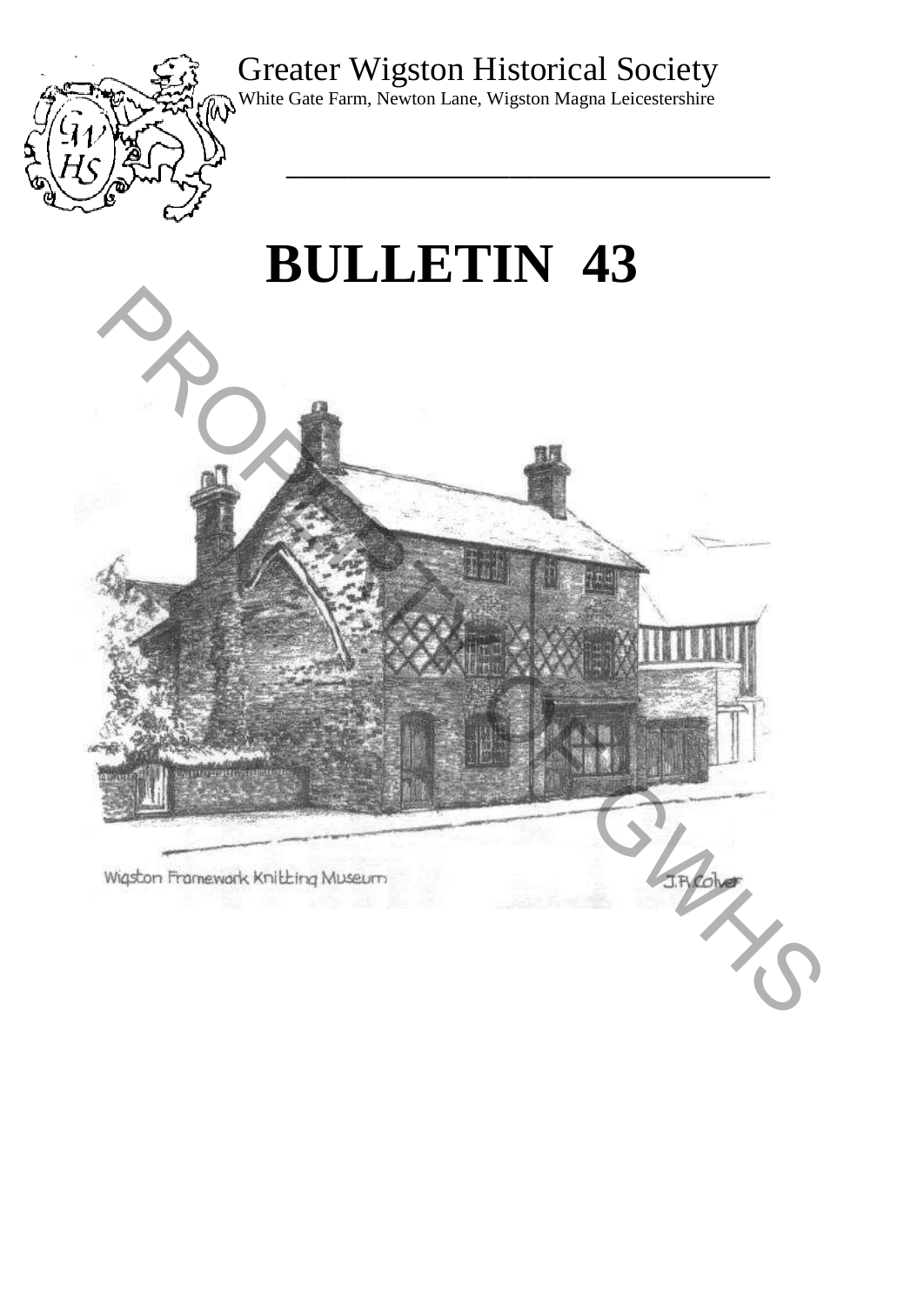## PROGRAMME OF MEETINGS - COTOBER 1995 TO FEBRUARY 1996

#### **Wednesday 18th October 1995**

Keeping *a* boarding house during the war' - Mrs. Carton. 7.30p.m. Wigston Liberal Club.

#### **\*Wednesday 15th Novemver 1995**

'Tales of a Leicester Lad' - Mr. Derek Seaton. 7.30p.m. Wigston Liberal Club.

#### **\*\*Wednesday 13th December 1995**

Christmas Pary. 7.30p.m. Wigston Liberal Club.

#### **Wednesday 17th January 1996**

'Theatre in Leicester' - Mr. Herbert Mason. 7.30p.m. Wigston Liberal Club.

## **Wednesday 21st February 1996**

A.G.M. followed by film 'The Reluctant Squire' 7.30p.m. Wigston Liberal Club.

\* Mr. Seaton was our guide in August when we visited Welford Road Cemetery. He has very kindly agreed to speak at relatively short notice in place of Bernard Elliott who has sadly passed away. An obituary follows inside. *- 1* ROGRAMME OF MEETINGS . COTOBER 1995 TO FEBRUARY 1996<br>
Vednesday 18th October 1995<br>
Sceptige a bouting house during the war Mrs. Curton.<br>
30p.m. Wigston Liberal Club.<br>
Wednesday 13th November 1995<br>
and Scotia. The Wednesday

*\*\** Please note this date is the second Wednesday in the month, not the more usual third one, which was thought a bit close to Christmas & other commitments members might have.

*\*\*\*\*\*\*\*\*\*\*\*\*\*\*\*\*\*\*\*\*\*\*\*\*\*\*\*\*\*\*\*\*\*\*\*\*\*\*\*\*\*\*\*\*\*\*\*\*\*\*\*\*\*\*\*\*\*\*\*\*\*\*\*\*\*\*\*\*\*\*\*\*\*\*\*\*\*\*\**

## GERTIE GITANA EXHIBITION

An exhibition on the life of Gertie Gitana is to be held over the week-end ll/12th November at the Folk Museum. Tapes of her singing, made from old 78 records by a nephew of her husband Don Ross, will be on sale. The family has also lent photographs & other memorabilia for the occasion. More information will be published in the press or can be obtained from Tony Lawrance, telephone 2880917.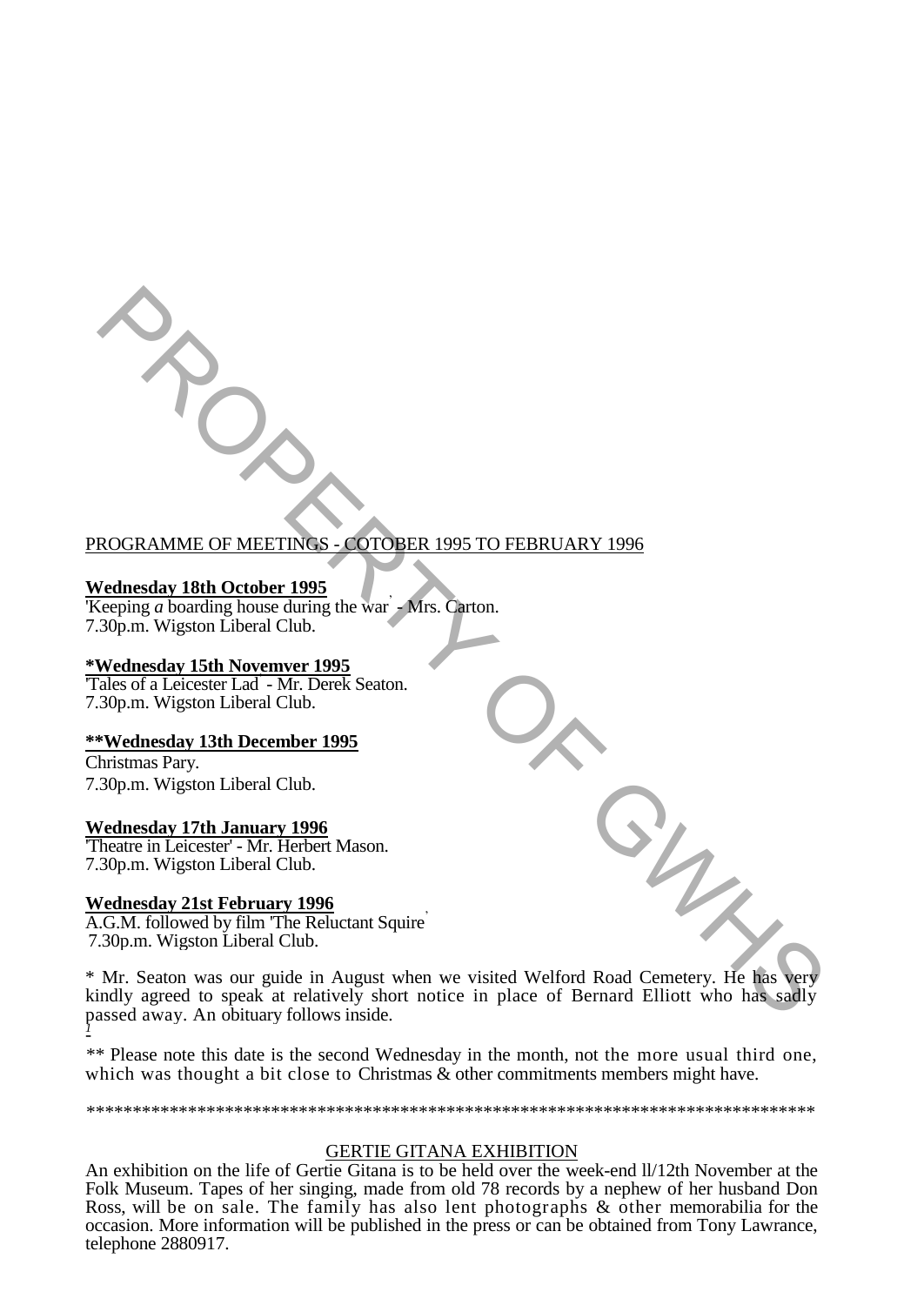The Bulletin is published three times a year on 1st February, June and October. Articles etc. (which are always welcome) should be submitted to either of the Joint Editors three clear weeks before the publication date please.

Joint Editors: Mrs. Chris Smart, 197 Queens Road, Leicester.

Mrs. Tricia Berry, 7 Wensleydale Road, Wigston.

 $**$ 

#### **JUNE MEETING**

Our outing this year proved very popular with every seat on the coach filled  $& 2$  members following in their own car. To complete the Civil War Commemoration season we visited Naseby, 350 years  $\& \bar{1}$ week after that decisive battle. We spent a most interesting time in the village museum which is situated in the loft of a building in a farm yard.

Among the many exhibits, were in the first section, some excellent displays of bygone farm implements & animal medicine containers, several period room settings & many old local photographs. A facsimile of a manorial estate map of the parish dating from the middle of the 17th Century was most interesting, showing the pre-enclosure sweep of open countryside which existed in 1645.

The second section was taken up with display cabinets showing, with the aid of model figures, the positions of the two armies at 3 key stages during the battle. The sequence of events was further

explained with a recorded commentary.

After all this it was supper time  $\&$  we went round the village to the Old Vicarage, where Mrs. Ann Key welcomed us to her beautiful home for a truly lovely buffet salad, homemade desserts & coffee. Ann regularly has groups to her home for meals but it is doubtful if she has ever had so many all at once! Fortunately it was a warm, fine evening & we were able to spill out into the garden.

The evening concluded with the arrival of a birthday cake & rendering of Happy Birthday to You' for Doris Chandler who was 40 (something!) on the day. After a warm vote of thanks to our hostess by Edna Taylor we returned to Wigston.

 $**$ 

## **AUGUST MEETING**

The Society's August meeting, on a perfect summers evening, took the form of a conducted tour by Mr. Derek Seaton, round Welford Road Cemetery, Leicester. Mr. Seaton commenced by explaining that this, the first municipal cemetery, was created in response to the cronic shortage of space in the mainly Anglican burial grounds in the town, & the growing number of dissenters who did not wish to be buried in them anyway. The sloping 17 acre site which at the time was in open countryside was chosen & planted with specimen trees because in the days before public parks the Victorians used it for picnics & walks when they came to visit the graves of loved ones. Two chapels were built (which have) unfortunately since been demolished as unsafe) & part of the grounds were consecrated by the Bishop of Peterborough for use by members of the Established Church, & part left unconsecrated for the use of the many non-conformists.

It was opened on 19/6/1849 by the Mayor, William Biggs, on the same day as the New Walk Museum. So important was the occasion that workers were given a half day holiday. Nine days later the first interment took place of one James Page, a hosier, of Wellington Street. He was soon to be followed by many others. By 1870 a further 13 acres had to be purchased which made the area up to its present size.

Mr. Seaton then took us to the last resting place of some of Leicester's most famous people. These included:

Thomas Cook, travel agent, & his son John Mason Cook. William Gardiner, author of 'Music & Friends' the first to introduce Beethoven's music to this country.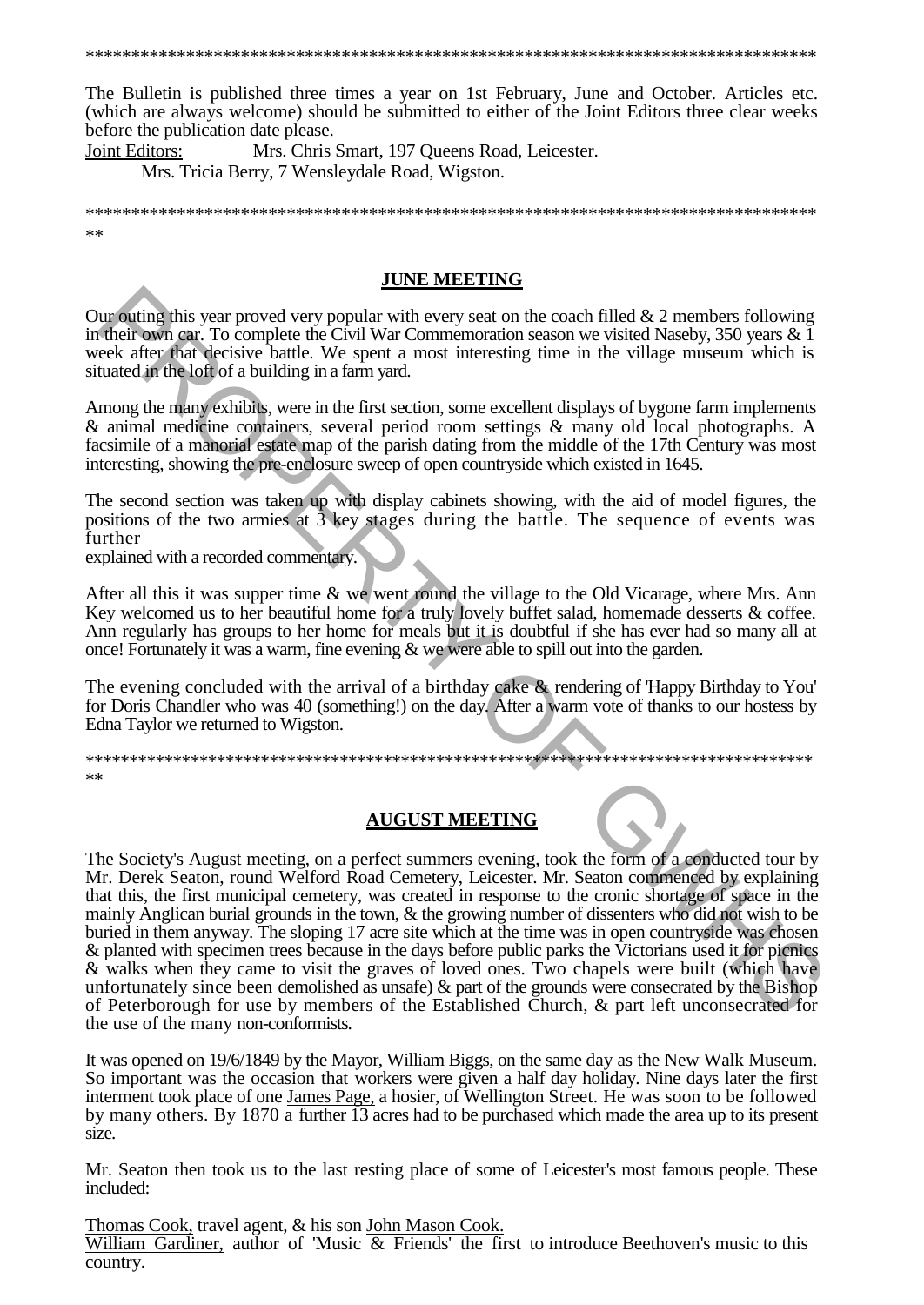Albert Harris, professional racing cyclist, who died following an accident while competing in Birmingham.

Mary Royce, teacher & friend to the poor, who qualified as a doctor, aged 43, when the medical degree was first open to women & died 4 years later of a disease contracted from a patient at the workhouse. The Royce Institute still remains today.

Sir Jonathan North, former chairman of Freeman, Hardy & Willis, Lord Mayor during W.W.I, Liberal Councillor & Chairman for 25 years of the Education Committee being

responsible for many improvements to schools. Knighted by King George V at De Montfort Hall. Sir Samuel Faire, co-founder of Faire Bros, elastic web manufacturers, who built the handsome Alexandra House Factory in Rutland Street.

Arthur Wakerley, Mayor, architect responsible for the Turkey Cafe & Singer Building & most of North Evington, Wakerley Road, plus Gwendolen, Margaret, Dorothy & Constance (his daughters)  $\&$  Elizabeth (his wife) are roads which commemorate the family.

William Flint, architect responsible for Charles Street Baptist Chapel & the former Fielding Johnson Hospital.

Amos Hames, architect of Leicester Town Hall.

Sir Joseph Herbert Marshall, Mayor, founder of the Leicester Philharmonic Society, & music shop owner.

Sir Edward Wood, founder of a boot & shoe company which he sold to his partners, Messrs. Freeman, Hardy & Willis, & staved on as Chairman for 35 years.

Benjamin Sutton, banker & philanthropist, who being unmarried left most of his fortune to the hospitals so the poor could benefit from convalescence after being discharged.

Frederick Goodyer, Leicester's first Chief Constable.

Samuel Ginns, Leicester's first undertaker & co-founder of the present Ginns & Gutteridge.

After being thanked for a most interesting evening by Edna Taylor, Mr. seaton was presented with a cheque for the Leicester Wycliffe Society for the Blind, a charity which he actively supports.

\*\*\*\*\*\*\*\*\*\*\*\*\*\*\*\*\*\*\*\*\*\*\*\*\*\*\*\*\*\*\*\*\*\*\*\*\*\*\*\*\*\*\*\*\*\*\*\*\*\*\*\*\*\*\*\*\*\*\*\*\*\*\*\*\*\*\*\*\*\*\*\*\*

## **September meeting ...**

On Wednesday the 20th of September the Society met to hear Mr. K.R. Day from Market Harborough speak on "The coaching days of England". Before the talk commenced, Edna announced the death of Bernard Elliott, and the members present spent a few moments in quiet reflection on the loss of one of our oldest members.

Mr. Day's talk was a multi-media presentation with slides, tape recordings of some of the coaching horns, and readings from works of literature. Mr. Day began by pointing out that travel in the eighteenth century was very different from today. Coach travel as described in the novels of Charles Dickens, and in particular "Pickwick Papers", was the normal way for the wealthier members of society to move around the country. (illigral Flint, architect responsible for Charles Street Baptist Chapel & the former Fielding<br>
diname Regional response the comparison of the Leicester Philharmonic Society, & music<br>
<u>mesopher Meropert Corrector</u> Town Ha

Early transport used horses to carry goods for export to the ports. Many counties have examples of pack-horse bridges easily recognisable by their low parapets. Leicestershire examples can be seen in Anstey, Aylestone, Belgrave, Medbourne and other places too. The coaches developed from simple covered wagons. The servicing of the coaches and their passengers required many coaching inns, stables of horses and the people to work with them.

Coaches came to Leicester in the second half of the eighteenth century. The town still had its town walls and the gateways were to narrow for coaches to be driven through. The walls were demolished in 1774 and the coaching inns in Leicester developed from this time. The George, the Three Crowns and the Three Cranes were the principal inns in Leicester. However, none of the coaching inns of Leicester remain. All of them have been swallowed up in the redevelopment of the city centre. Later came the formation of turnpike trusts anu me toll roads. The improved roads had to be paid for

and toll houses were built to collect the dues. The toll houses had quite distinctive windows that enabled the toll house keeper to observe the road from the inside of the house so that he could rush out and open the gate as the coach approached.

The mail coaches also developed at this time. They were most important and woe betide the toll house keeper who had not opened the gate for the mail coach.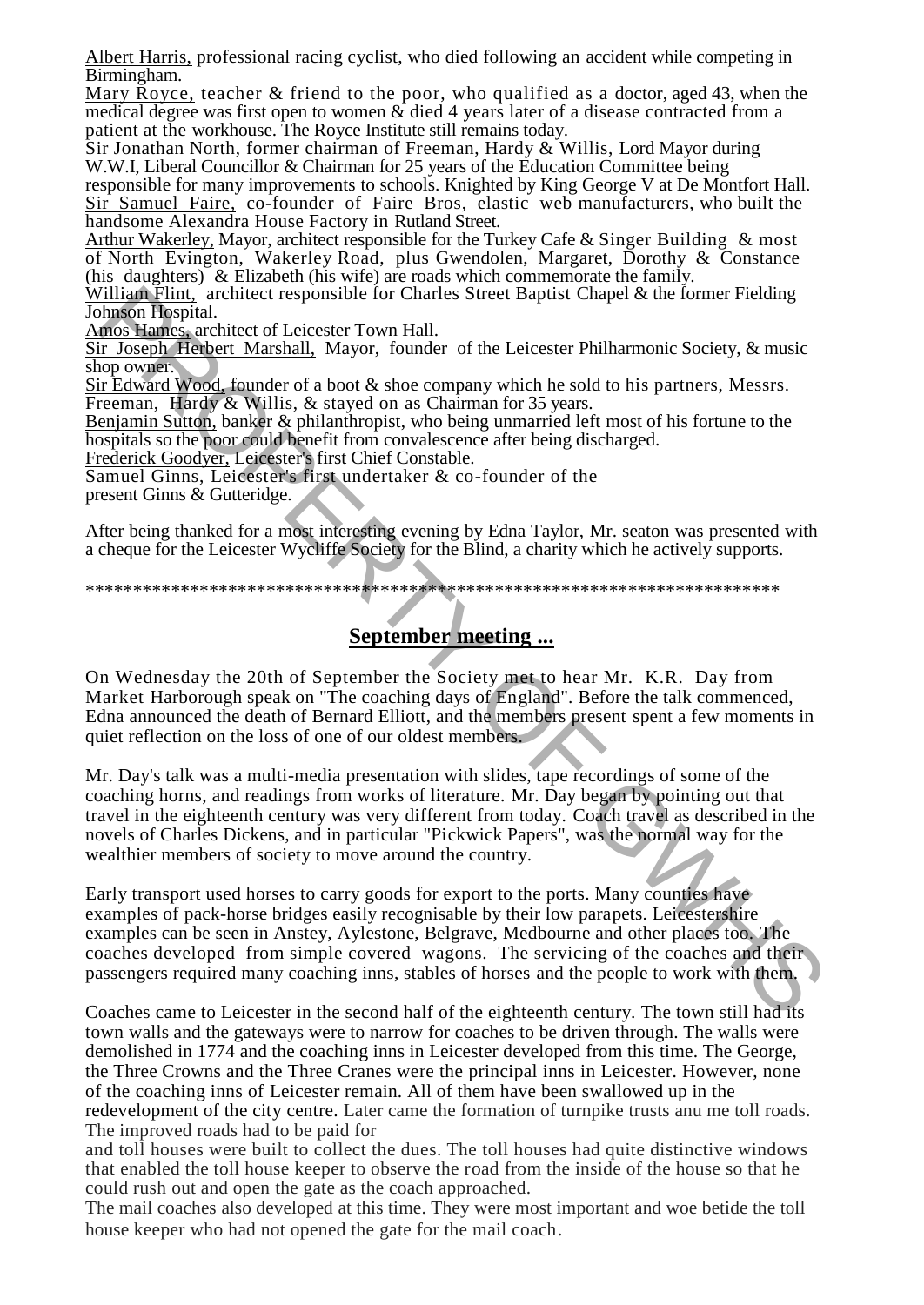Sadly the coming of the railway brought the coaching days of England to an end. All that remains now are a few coaching inns, some milestones and toll houses, and pub signs that depict a past age.

Edna thanked Mr. Day for a most enjoyable and interesting talk. The meeting closed at 9 p.m. and 49 members were present.

#### **NEW SERIES**

In a previous bulletin we mentioned the intention of starting a series on local businesses. We would like to thank Jim Colver for submitting the first one on Stentons of Bell Street. Another on their next door neighbours, W.B. Roberts & Son, will hopefully be ready for next time. Articles on any others would be much appreciated. Surely most members must have been connected with a local business or know someone who was. If you are not keen on writing an article, facts in note form for us to edit would be fine.

#### 

## **WIGSTON IN BUSINESS - No: 1**

## THE STENTONS OF WIGSTON MAGNA

In 1922, Mr. & Mrs. W.S. Stenton and their two sons, William Arthur Vinrace (referred to as Arthur throughout the remainder of this text) and Edward, moved from Belgrave where Mr. Stenton had been a doctor's dispenser since serving in the First World War, to live in Kimberley House, Spa Lane, Wigston Magna and rented a former butchers shop at No. 45 Bell Street for use as a drug store. This shop was first known as Stanley's Drug Store where both parents worked. Later the first storey became a ladies hairdressing salon whilst Arthur started a country round for his father, first by push bike and then by motor car, conveying patent medicines, surgical appliances, private dispensing but no cosmetics for his father objected to such, the store held the first Kodak agency in the area. In earlier times, Toe H meetings had been held in what had become the salon and a harmonium was kept there.

Edward attended the Church Infant School in Long Street where Mr. Ross and later Mr. Harrold were headmasters. The teaching was good but strict and the penalty for disobedience was a sharp rap on the knuckles or legs with a cane. However they showed endless patience with the backward children.

He recalls as a boy, playing at Goodin's Mineral Water Works, also in Spa Lane, with his close friend Donald Mobbs, who lived in the Old Ouaker Meeting House in Bulls Head Street, they also attended school together and in the fullness of time Edward was best man at Donald's wedding. Edward's mother and Mrs Mobbs also became good friends.

Goodin's was still in production and the house to which the Stentons moved had been built for Mr. Goodin's widow and her daughter Pat. Later when the works closed, the spring which provided the basic material for the product, was diverted.

On leaving school, Mr. Cecil Forryan, a chemist on Hinckley Road accepted Edward as an apprentice. There were four Forryan brothers in Wigston and it was from Cecil that he learned his business, training with hard work and long hours. The pay for the first year was  $2/6d(121/2p)$  per week and he cycled in all weathers. At the end of the fourth year he had 10/- (50p) per week. The shop was open from 8.30 am till 7.00pm and 8.00pm on Saturdays. He also attended Leicester School of Pharmacy for three years.

Edward remembers the drinking fountain that stood on The Bank and the solid tyred buses that used to stop there, Millie Beazley was a conductress in those days. He recalls going to Mr. Laundon's shop, next to Donald Mobb's house, for grain to feed the chickens. One half of the premises was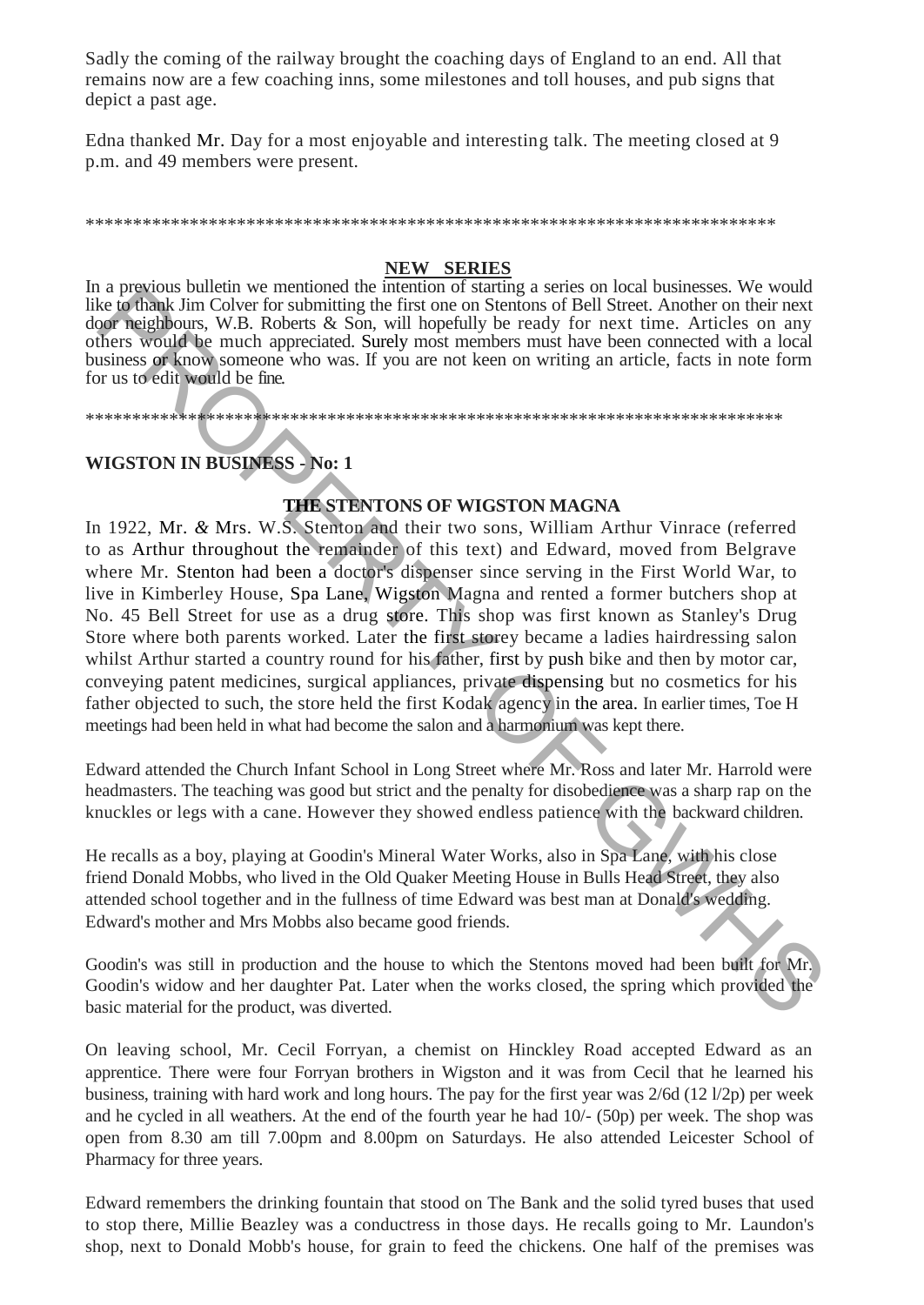used for animal feed stuffs and the other half was a workshop for making and repairing saddles and harnesses.

Mr. Laundon's daughter Stella, a school teacher, was married late in life to Mr. King, another of Wigston's chemists, she passed away in 1994.

Edward's mother suffered a heart condition and died suddenly one cold February morning in 1927. As Arthur's other forename might suggest, she had been a member of the Vinrace family, well known in Ashby-de-la-Zouch. Her father kept the Bull Inn there and had died when she was 14. Her uncle was a well established doctor in Birmingham and his sons became surgeons in London.

One of them founded the Hospital for Skin and Urinary Diseases in Holbom (now demolished). A lecture on the Vinrace family was given to the Birmingham and Midland Family History Society by Dr. Cockingham a few years ago.

A year after the death of his first wife, Mr. Stenton remarried and Dorothy Chadderton, an ardent church worker, became step-mother to the two boys She was the daughter of Mr. & Mrs. Edward Chadderton who had been butler and ladies maid at St. Michael's Mount in Cornwall, though themselves born in Dorset and Derbyshire. Dorothy's father later went into the police force and was stationed at Blaby and Narborough where at the former village Dorothy was probably born, in 1904.

In 1932 the Bell Street properties at No. 47, then a police house, No. 45 and the two adjoining houses occupied by Mr. Eric Roberts, a newsagent and his aunt, a green-grocer, were put up for auction Arthur Stenton, the elder son now 21 decided to bid for No. 47 and was successful as was his father for No 45. The other two premises were purchased by the Roberts incumbents.

After the police vacated the premises, Arthur made the rooms over the two Stenton shops into a very nice flat for himself The lower stairs in both properties were removed, the kitchen at No. 47 was demolished and the back kitchen at No 45 altered into an entrance hall with stairs going up to the first floor. A toilet was built halfway up the staircase and kitchen and bathroom made on the first floor with a door leading into the back of No. 47. me of them founded the Hospital for Skin and Uriany Diseases in Holbom (now demolished). A<br>clear found found the Hospital for Skin and Uriany Diseases in Holbom (now demolished). A<br>ockinghum a few years ago.<br>year after the

Arthur learnt the hairdressing trade and made the bottom part of No. 47 into a flourishing ladies salon, leaving his father to his own shop and the country round with his assistant, Mrs. Hill. Customers of Arthur's came from a wide area including theatrical folk from Leicester.

Joan and Edward met at a 21 st birthday party in the summer of 1942 and were married by Special Licence in March 1944, ten days before Edward joined the Royal Army Medical Corps. He had secured his Ph.C. a short time before. He served in Egypt, Palestine and Cyprus, whilst Joan was in a government department in Leeds.

They set up home in September 1949 in Bristol where Edward was Ethical Manager for a firm of multiple chemists

Things were changing in chemists shops and in the Stenton family. Mrs. Dorothy Stenton was concerned about Edward's father's ill health and the rapid decline of the business. At their suggestion Edward agreed to return to Wigston and invest what he had into the business as a partner. It didn't turn out well as Mr. Stenton's health had suffered as the result of a coronary and he needed to fully retire which was financially impossible then.

Joan's own grandparents and great grandparents had been in business in Leicester for many years and she agreed to go into the shop, where long hours were worked to build up the baby trade, and new medicines and cosmetic agencies were introduced. With the advent of the N.H.S., chemists had to accept the changes it brought about. Previously ointments, mixtures, pills and powders had been made on the premises and drugs bought in large quantities and packed into small quantities as required. With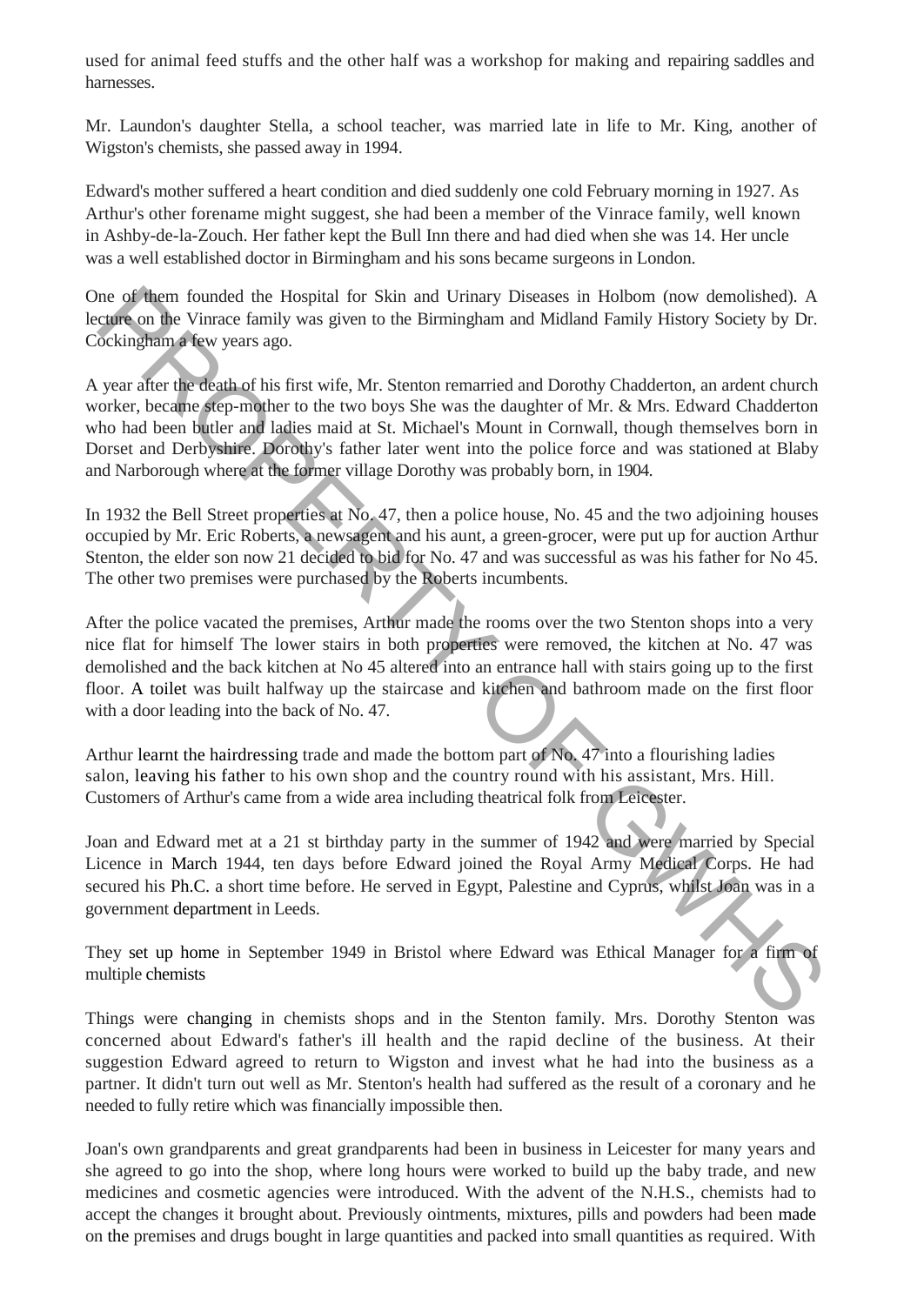the N.H.S. more lines came from the Manufacturing Chemists pre-packed. Edward and Joan worked by themselves for 2 1/2 years

In 1954 Mr. Stenton Snr. died of cancer of the bowel, preceded by Mr. King the Long Street chemist who had died in the June The business then became swamped with prescriptions and demands for other requirements and they eventually had four girl assistants full-time.

In 1960 Edward , and Joan at the age of 40, became parents for the first time and Joan then stayed at home doing paper work

Mrs. Dorothy Stenton died age 58 of cancer in Cornwall and the business closed early in 1963. It was rented as a decorators' shop until in 1976 Arthur retired to Saltburn in Yorkshire and the premises were sold for development. John their son now works in the West End of London and Joan and Edward have retired to South West England

The Society is grateful to Mrs Joan Stenton for permission to write and print her story.

Jim Colver.

\*\*\*\*\*\*\*\*\*\*\*\*\*\*\*\*\*\*\*\*\*\*\*\*\*\*\*\*\*\*\*\*\*\*\*\*\*\*\*\*\*\*\*\*\*\*\*\*\*\*\*\*\*\*\*\*\*\*\*\*\*\*\*\*\*\*\*\*\*\*\*\*\*\*\*\*\*\*

## BERNARD FALKLAND ELLIOTT 17/12/1914 - 5/9/1995

Members will have been saddened to learn of the death of Bernard who suffered a heart attack following an operation. There can have been few more committed to local history than him. He did not allow advancing years to deter him - two articles on the English Civil War were written for our last bulletin & the scheduled November talk on De Lisle & his 16 children was already being worked upon.

Bernard, an only child, was born in Clarendon Park to a Catholic father from Leicester and a Church of England mother brought up in Kibworth. He attended school locally & then the Wyggeston Boys followed by University College, where he met his future wife Jean.

A keen sportsman, he enjoyed tennis, hockey, swimming & rugby, though the latter was curtailed when a kick in the stomach resulted in a hernia  $\&$  3 separate repair operations. This left him medically unfit to serve in W.W.II except in the Home Guard. His greatest talent was cricket & he played for Leics. Club & Ground & the County 2nd XI. He was considered for the 1st XI on one occasion but was not given the message in time. He also played club cricket for Granville & Kibworth & the Old Wyggestonians. Putting the ball clear over Welford Road into the cemetery when playing on the metal as a decorators' shop until in 1976 Arhum retired to Sailburn in Yorkshire and the premises<br>they cold for development. John their son now works in the West End of London and Joan and<br>dward have regired to South West

'Prims' ground at Wigston was one of his memories. 3 *j*

He began his teaching career at a junior school in Knighton where he offered music in addition to the usual subjects. He will be remembered by many local 'children' for his next appointment as history master at Kibworth Grammar School before moving on to Humphrey Perkins School, Barrow-on-Soar. His final post was at the then Loughborough College School, now renamed Burleigh Community College, from where he retired (having earlier made a good recovery from a stroke) as head of Humanities. The name 'Burleigh' was Bernard's suggestion, it being a local medieval field name.

He has written numerous books  $\&$  papers, notably histories of the schools where he taught, the monastery at Mount St. Bernard's Abbey, the Immaculate Conception & St. Peter's Churches Oadby & Stories of Oadby. He contributed to Oadby 1880-1980 & more recently wrote Victorian Oadby, Oadby in 1891, Victorian Wigston & Wigston in 1891.

He was a founder member of the Vaughan Archaeological & Historical Society & treasurer for 16 years of the Oadby Local History Group who often met at his home. He was an enthusiastic member of this Society & life member & first chairman of the Friends of Wigston F.W.K. Museum.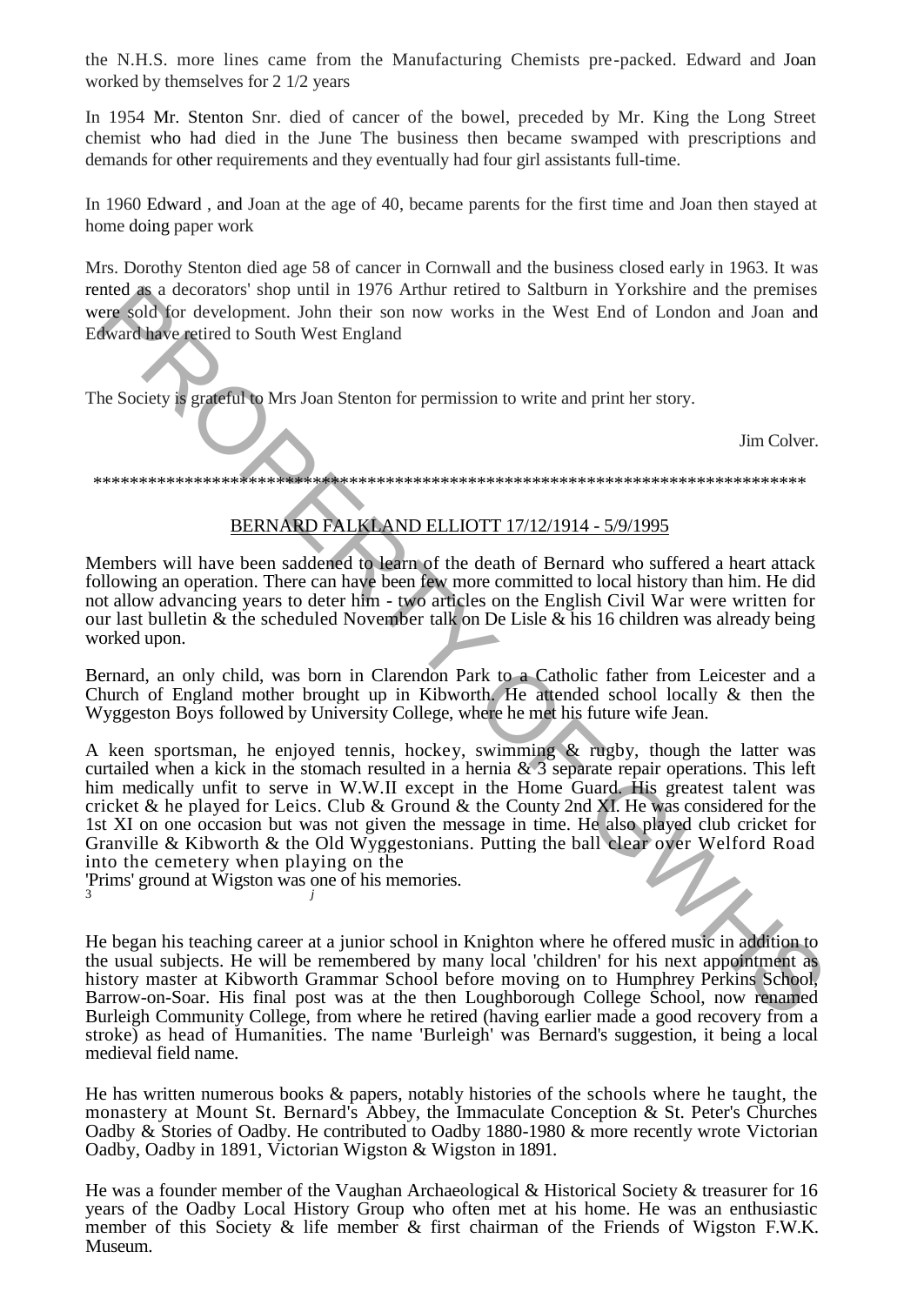Very much a family man with many interests besides history (Jean assures  $us$ ) he will be sadly missed by her & their three children, Valerie (the main historian of the next generation), Marie & Michael & the grand & great-grand children to whom we offer our sincere condolences.

Richard Carter & Tricia Berry

\*\*\*\*\*\*\*\*\*\*\*\*\*\*\*\*\*\*\*\*\*\*\*\*\*\*\*\*\*\*\*\*\*\*\*\*\*\*\*\*\*\*\*\*\*\*\*\*\*\*\*\*\*\*\*\*\*\*\*\*\*\*\*\*\*\*\*\*\*\*\*\*\*\*\*\*\*\*\*\*  $**$ 

### **Evening Tour May 15th 1995, with the Greater Wigston Historical Society**

To Naseby, and back, tonight.

On an overcast evening, we departed Paddock Street, Wigston Magna, courtesy of John driving a 49 seater Woods' coach for a tour of the villages and by ways surrounding the area where the historic Naseby Battle was fought almost 350 years ago. Our guide was the eloquent, learned local historian, Mr. Duncan Lucas, whose knowledge seemed endless. Passing through villages which included Mowsley, Naseby, Cold Ashby, West Haddon, Braunston, Ashby St. Legers and Crick - to name but a few - Duncan explained the meaning of the village names and the different styles and types of houses for both the wealthy lords and land owners and the poorest estate worker. He also pointed out examples of various types of building bricks and associated materials used - sometimes very different in villages and communities which were next to each other. We were given an informative lesson on natural history, nature, general farming, architecture, forestry, husbandry, hedge laying and many other aspects and facets of country life as Duncan related his knowledge and expertise. In an overcast evening, we departed Paddock Street, Wigston Magna, courtesy of John driving a<br>
9 sears Woods' coash for a toru of the villages and by way surrounding the area where the<br>
disories Nashi Draw and Law stop for

We saw buildings ranging from modern single storey, to houses built several hundred years ago that were two and a half storeys high, to the stately homes. The manner of hedging, crop sowing, distancing of crops from hedgerows, and the specific location of trees were explained. Our knowledge of varying breeds of sheep, cattle and other animals was also greatly increased. It was difficult to realise that the lanes we were travelling down did not exist 350 years ago - the land then would have been predominantly open fields with just the occasional hill or village to break the vast area. Sitting in our warm coach (very warm!) it was hard to both appreciate and visualise that we were travelling over the very route that the soldiers had tramped - cold, weary, probably hungry, with no hedges to rest by. Towards the end of our tour we stopped at The Wharf Inn, Welford, to partake of refreshment and reflect how very different life, and the living of it, has changed. Then, home through the drizzly rain, many of us *I* am sure, much the wiser regarding events and history just beyond our own door steps.

Note - this trip was not part of the published programme of the Society.

Editors

\*\*\*\*\*\*\*\*\*\*\*\*\*\*\*\*\*\*\*\*\*\*\*\*\*\*\*\*\*\*\*\*\*\*\*\*\*\*\*\*\*\*\*\*\*\*\*\*\*\*\*\*\*\*\*\*\*\*\*\*\*\*\*\*\*\*\*\*\*\*\*\*\*\*\*\*\*\* \*\*

## WIGSTON WHO'S WHO NO:

## 12 JOHN THOMAS

## PROCTOR

John Thomas Proctor was born on 24/8/1846 in New Sleaford, Lines, the son of Thomas Proctor, a stonemason, & his wife Eliza nee Cox. Clearly a serious minded mature young man he took employment as a solicitors' clerk & had become a Methodist (Wesleyan) lay preacher by the time of his 18th birthday. He gave his first sermon at Anwick, Lines., taking for his text the parable of the Prodigal Son. He preached under the superintendency of the Rev. Samuel Wesley (a descendant of the original Wesleys).

Three years later on 6/8/1867 when just short of his 21st birthday he married, at Sleaford Wesleyan Chapel, Harriet Copeland, the daughter of Thomas Copeland, a local butcher. Harriet was some years older than her husband being 29 at the time. The couple had a daughter Evelyn E.M. & a son Arthur T.M. In early 1871 when Arthur was still very tiny the family moved to 76, Lytton Road, Leicester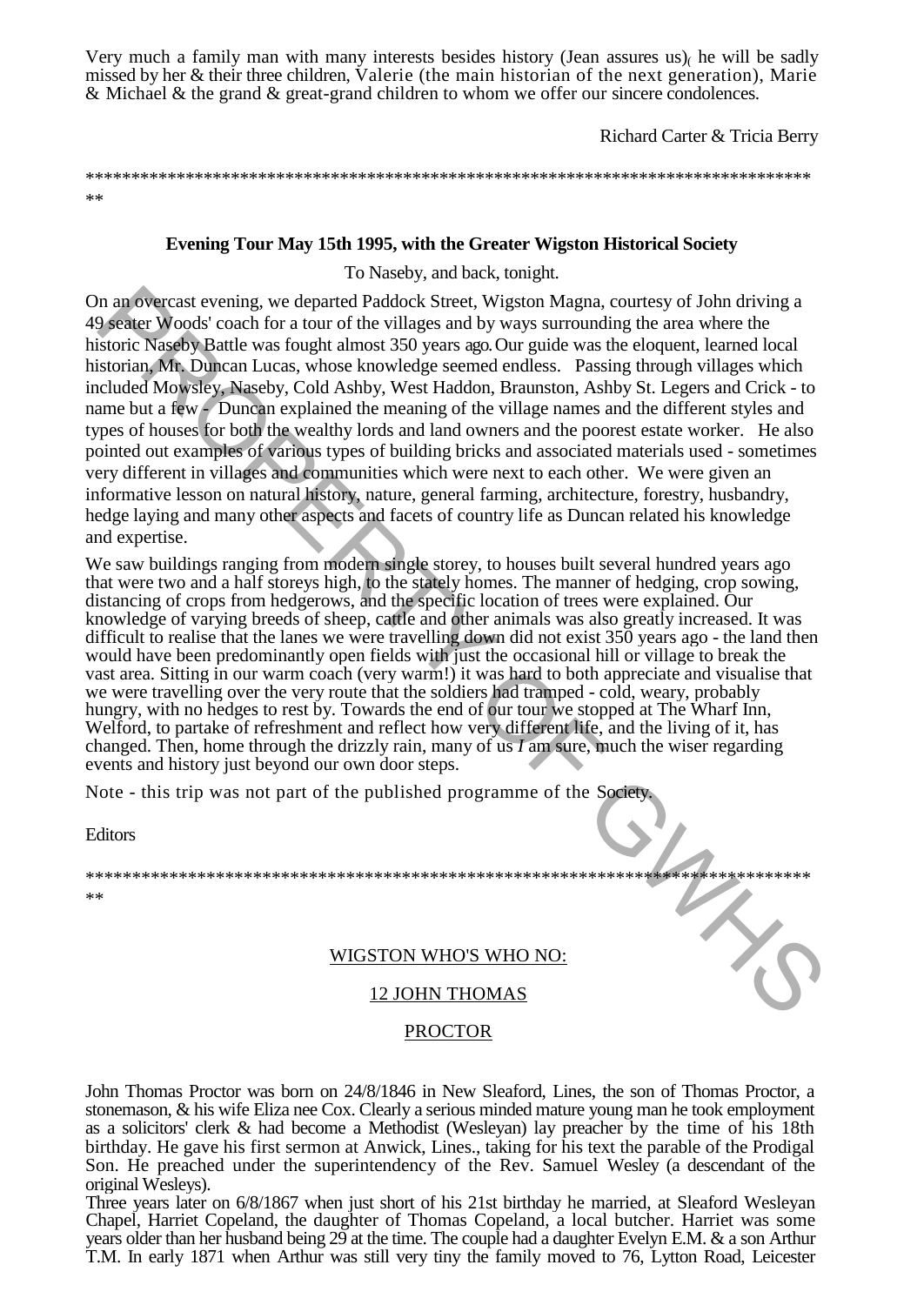because John Thomas had taken up employment with Mr. Alfred Howard Burgess, solicitor, of 22, Friar Lane, & later 1, Berridge Street, Leicester.

Mr. A.H. Burgess was a member of a prominent local family. His father Alfred Burgess J.P. lived at the large 'Brookfield' on London Road, Leicester & was in business as Burgess Bros, woolstaplers, 1, Belvoir Street with his brother Thomas Burgess who lived at The Grange, Leicester Road, Wigston. Thomas's son Frederick Burgess gave his name to Frederick Street & Burgess Street in Wigston. Mr. A.H. Burgess's legal work included being clerk to Wigston Council for many years & also the Burial Board when that was created.

John Thomas soon developed his own strong connections with Wigston. He is thought to have moved there in 1872 & by 1877 is listed as living in Burgess Street. Did he buy a plot of land from the Burgess Family? He was however back in Leicester at 27, Arundel Street in 1879 & at the 1881 Census at 90, Catesby Street. By 1885 he was at 35, King Richard's Road & in 1887 at number 25 in the same street, before finally settling permanently at the aptly named Sleaford Villa, Burgess Street, Wigston, about 1890. He may have moved & then returned to Wigston but in view of his continuous involvement in local life it seems more likely he always maintained a home there, used perhaps only for weekends, at this time. It could have been a requirement of his job that he lived in Leicester, maybe using the various addresses as branch offices for Mr. Burgess.

He had a varied working life. As well as his legal duties he was appointed School Attendance Officer to Wigston Board School in February 1880 at a salary of £26 per annum. Later, by 1892, he was clerk to the Managers of the same Board, a post he still held in 1908. He was also secretary of Wigston Building Society & one of the founders of Wigston Adult School. In c!890 he became a partner with a Thomas Lewin as Lewin & Proctor, land, house, estate & insurance agents at Provident Chambers, Bowling Green Street, Leicester. An advertisement states they also supplied strong room doors & safes etc. This arrangement did not last too long as a few years later Mr. Lewin was trading instead with a Mr. Irons in Belvoir Street & John Thomas was working as an accountant & estate agent at 45, Friar Lane. He may have left what was by then Burgess & Williams during this period but certainly returned later, for in 1903 he drew up on behalf of his old employers a will for his friend John Goodin, gent, (father of Thomas Goodin the mineral water manufacturer). He called in his, by then married, daughter Evelyn Shipley, & her husband Alfred, to be the witnesses, & himself acted as a joint executor with the family after his friend had died. ensure and the state spent of the state system. The periodis for the state of a like system and the state system, and the system and the system of this continuous comparison of the system in the system of the system of the

It is as a totally committed member of Frederick Street Methodist Chapel that he will best be remembered locally. He was appointed a Trustee in 1879 & together with his 14 fellows made all arrangements for the new building erected in 1885  $&$  the Sunday School extension in 1890. A sealed bottle was hidden during the first construction  $\&$  the named stones serve as a reminder of those times. Over the years he was to hold every office.

He was a talented artist in both oil & watercolour & produced landscapes & exquisite pictures of butterflies, fruit & flowers. All the internal doors at Sleaford Villa were decorated with examples of his craft. He taught art to hundreds of pupils at his home. Perhaps his most remarkable talent was his tiny but legible writing within a circle the size of a coin. An example is illustrated below. He was also an author  $\&$  wrote 'Cotters of Glendale<sup>1</sup>  $\&$ "Bygone Days' a story of Lincolnshire life in the early part of the 19th century. A reviewer of this latter publication states that "it shows the author to be a man with an eye for character & not without a sense of humour." Some of his addresses entitled 'Breezy Bits' & 'Homely Talks' were also put into print under the pseudonym Father Sunshine. A very methodical person, Bill Ward can recall when, as a young boy helping in the chapel library, he was advised to "always write it down, Willie, don't rely on memory alone."

Harriet died on 17/11/1907 aged 70 & is buried at Wigston Cemetery. On the gravestone her husband had engraved "Her life was fragrant & her death triumphant."

When John Thomas first arrived in Leics., he immediately joined the Leicester (Bishop Street) Circuit & continued as a lay preacher. In 1914 he celebrated 50 years of preaching. During all of this time the meticulous man kept records in a preaching journal & was able to reflect on having travelled 9413 miles & walked 3342, preached 1893 sermons to a total congregation of 191,414. In addition he had given 303 addresses to Adult Schools, Brotherhoods etc. to a total audience of 21,946. The average number of sermons & addresses worked out at 44 per year for the 50 years & this did not count addresses to Bands of Hope, Temperance & Good Templars' meetings of which he did not keep a record! He had preached in every Wesleyan Chapel in the three Leicester circuits & had also helped many outside churches.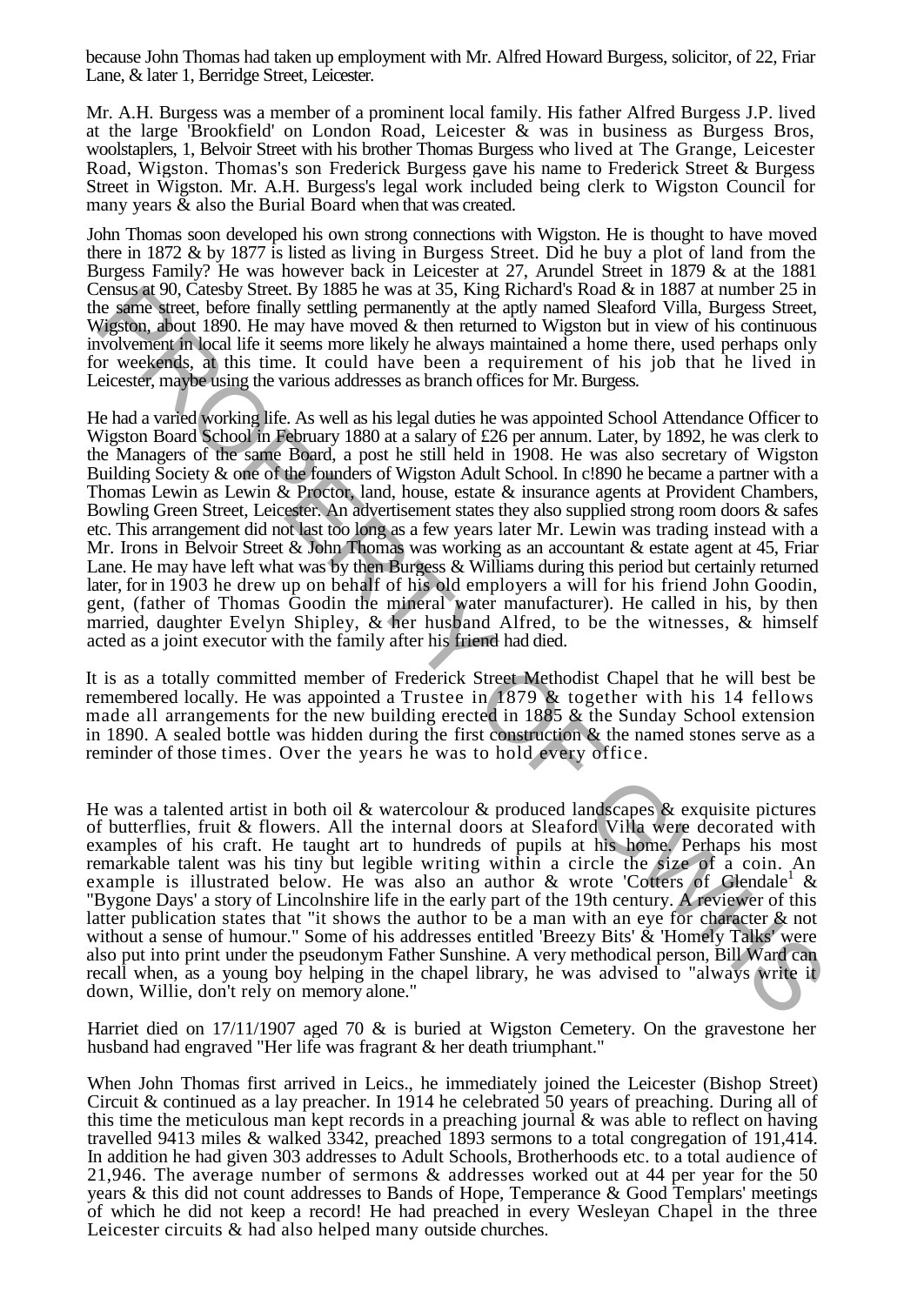On 30/4/1921, by then aged 74, he re-married at Wigston Independent Chapel, Long Street. His new wife was Ethel May Dunkley, spinster, who was the daughter of William Dunkley, a grazier, of Paget Street, Kibworth. Her age is clearly stated in the register to be 32, but comparison with the 1891 Census suggests she was about 44, which seems much more likely. It is believed she had acted as house-keeper to the Proctors since about 1897.

He died at home on  $9/2/1932$ , aged 85, sadly "after much suffering he was one of the oldest & most respected inhabitants of the parish & the oldest local preacher in the country in which capacity he had served for 60 years." He was also buried in Wigston Cemetery but not with his first wife. In the 25 years since her death, Irene, a daughter of their son Arthur & wife Elizabeth had died aged 31 & she was buried with her grandmother. Her brother George is also commemorated on the stone having died in 1916, aged 22, in Persia "serving his country." John Thomas is buried in another area in the same grave as Barbara, another daughter of Arthur & Elizabeth, who had died aged 29, in 1930. "The joy to do the Father's will" was inscribed on the stone. As time went on Ethel May also re-married & became Mrs. Chandler & was later buried elsewhere.

Sleaford Villa was situated at the top (Oadby Road) end of Burgess Street. It was occupied by Mr. A.T. Lowe, builder, in more recent times  $\&$  demolished in the 1970's.

Except the Vi of the Palmark and the Summarized of the Summarized Control of the Summarized Control of the Summarized Control of the Summarized Control of the Summarized Control of the Summarized Control of the Summarized

An example of J.T.P.'s skill with pen & ink reproduced by kind permission of Bill Ward from originals generously given by Mrs. Ena Singleton of Preston.

Sources: Birth & Marriage certificates, Wigston Independent Chapel Marriage Register, various directories & census returns, Leicester Advertiser 13/2/1932, Wills of John Goodin & Alfred & Thomas Burgess, grave stones at Wigston Cemetery, Article by Rev. A.J. Laughton, Pastor of Frederick Street Chapel in Wigston & District Free Churchman Jan. 1915, Wigston Board School Minute Book 1880, various Wesleyan Messenger Magazines.

Special thanks are due to Bill Ward for so willingly sharing his memories & making available material he had collected during the course of his research for the Frederick Street Centenary Book 'Through all the Changing Scenes' 1985.

\*\*\*\*\*\*\*\*\*\*\*\*\*\*\*\*\*\*\*\*\*\*\*\*\*\*\*\*\*\*\*\*\*\*\*\*\*\*\*\*\*\*\*\*\*\*\*\*\*\*\*\*\*\*\*\*\*\*\*\*\*\*\*\*\*\*\*\*\*\*\*\*\*\*\*\*\*\*

#### **MISSION C.C v HAROLD RHODES**

A village encounter against England s fastest bonier by J.R. Colver.

Early in the morning of July 5th 1965, having devoured the said items relative to cricket in the 'Sunday Times', my eye was drawn to a small insertion tucked away in the bottom left hand corner of the page, the heading of which read simply, "Harold Rhodes to play for Croford".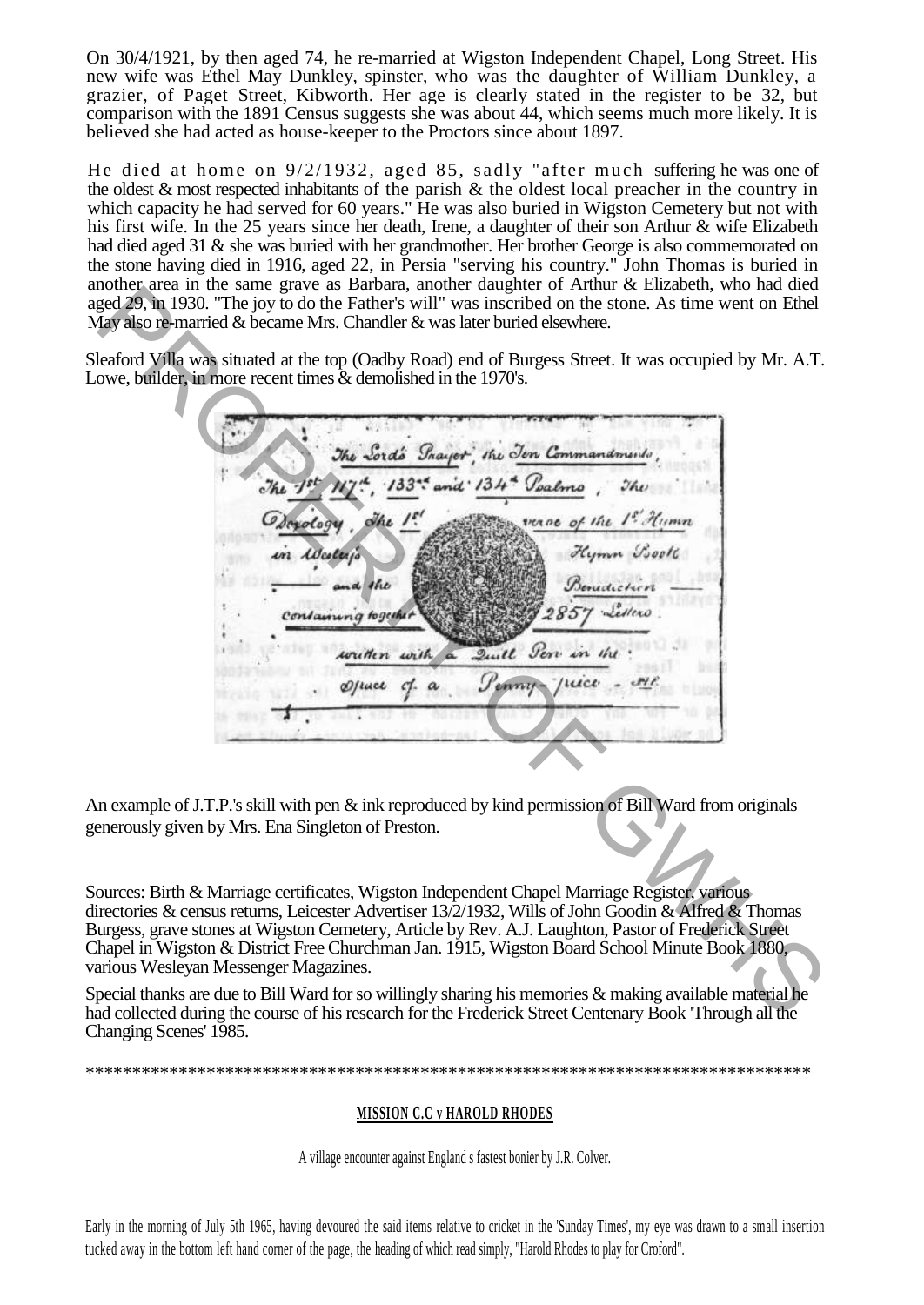This particular player, acknowledged as the fastest bowler in the land had been omitted from the Derbyshire eleven due to his suspect action and the article written by the Cromford Meadows President, mentioned that this gate would help to keep his in trial whilst not knocking over the stumps of all and sundry at his own level. He further added that he did not expect Harold to be 'called' for 'throwing in this particular match. Not only was he unlikely to be 'called by our own umpire, Wigston's President John Lawton, due to his an appearing as a blur, but such a happening had been anticipated and nullified before the game began, as we shall see.

Although a sizeable place, Higston Hagna is by no means a stronghold of cricket, boasting at the time the event took place, only one well organised, long established club consisting of one teat only, which set off for Derbyshire with some trepidation as to what light happen.

Arriving at Cromford's lovely ground, we were all at the gate by the afore mentioned 'Tues correspondent who informed us that he understood the match would only take place if we agreed not to call the star player for throwing or for any other transgression of the laws of the game and in return he would not appeal for any leg-before decision should he hit us instead of the stumps and to this we agreed for a number of reasons.

Firstly, a crowd of approximately 1000 people had turned up to view the slaughter and we had no wish to appear other than accustomed to battling against such folk, secondly, aost ot the national Daily papers had sent reporters to witness the possibility of our umpire further impeding the career of a an England badly needed and thirdly, the umpire himself had no desire to be involved in events that light have led to his becoming a national notorious figure.

So all was agreed, the coin spun and the risk to Wigston lives and libs put off till after tea. The game proceeded at rather better than the going rate for such a latch. Wigston s bowlers kept a tight grip on the game and the fielding in front of such a crowd perfectly adequate. The star attraction, going in at number five was caught quite brilliantly in the slips after contributing only four runs. In retrospect we consider this lay have been our big mistake. Should we have let him get 100 or so, working on the theory that he might not have wdfittd to bowl all afternoon as well. But alas the deed was done and the innings closed for a modest 112 with twenty minutes to spare before tea was served. and so the comparison to the column and provide the method of the summates of the summates of the summates of the summates of the summates of the summates of the summates of the summates of the summates of the summates of

During this period 16 runs Mere on the board With all Wigston's wickets intact and the tea interval Was the usual jovial a f f a i r of eating as fast as decency allowed and at the relief that Harold did not intend to bowl flat out after all.

On the resumption however, the great tan had other ideas and started his run from the sight screen, contrived to hit the stumps with apparent ease (generally the middle one, so as not to involve the Cromford treasurer in too such expense for breakages! on ten occasions in the next half hour.

The author (also the 'not out<sup>1</sup> batsian) freely confesses to not running seemly easy two's that fled off the bats of others, on the simple basis that, in the event, his partner tight have declined the second and having faced no complete over's, considered he had borne the brunt long enough. He was shrewd enough to notice that the only player to be hit by the ball was limping alarmingly and had no wish to collect such a memento of the gaiter for himself. in various dressing rooms for many a week afterwards this particular player would proudly show the ghastly evidence of his 'not out Ibw'.

For all the datage he did, we found Harold Rhodes to be an extremely pleasant and and few of us were really sorry that he was at Cromford, rather than at Haidstone on that memorable day.

SCORES

#### CROMFORD HEADDHS C.C.

| Shuttleworth            | run out  | 6  |
|-------------------------|----------|----|
| Needhai                 | b. Hoore | 2  |
| BosMell                 | b.Hill   | 3  |
| Bunting                 | run out  | 1  |
| Rhodes c. Colver b.Hill |          | 4  |
| Flint                   | run out  | 16 |
| Derbyshire              | b. Hason | 13 |
| Haite                   | b. Hason | 2  |
| Taylor                  | b.Hill   | 19 |